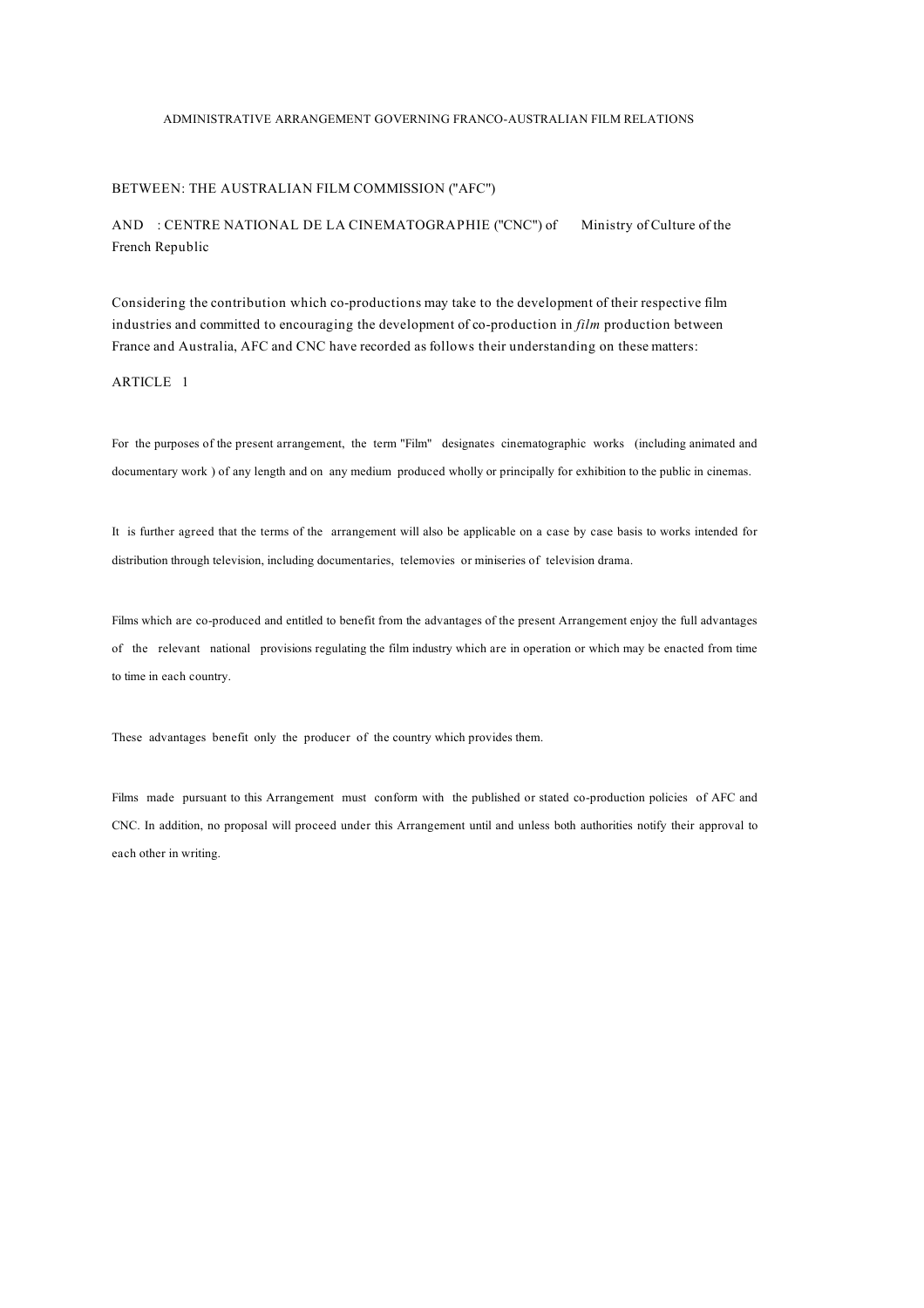#### ARTICLE 2

To be entitled to the benefits of co-production under this Arrangement the production of films must be undertaken by producers having sound technical and financial capacity and professional experience recognized by the relevant national authority.

## ARTICLE 3

Applications made by co-producers pursuant to this Arrangement must be made in accordance with the application procedures of their respective national authority and each authority will indicate what documentation must be provided in order to consider and approve the applications. These procedures are annexed to the present Arrangement.

## ARTICLE 4

For each film; the proportion contributed by Australian co-producers may vary from forty to eighty percent ( 40-80%). and the proportion contributed by French co-producers may vary from twenty to sixty percent (20-60 %).

The contribution of the minority co-producer must be actual artistic participation. In principle, the contribution of the minority co-producer in creative personnel*,* technical personnel and in actors should be proportional to its investment. In exceptional cases, special dispensation may be granted by joint agreement of the appropriate authorities of the two countries.

Films must be produced by directors who are nationals or residents of Australia or France. Technical work and acting must be done by persons of Australian or French nationality, or residents of Australia or France.

The performance of direction, technical work and acting other than in accordance with the preceding paragraph may be allowed, taking into account the requirements of the film in question and after agreement between the appropriate authorities of the two countries.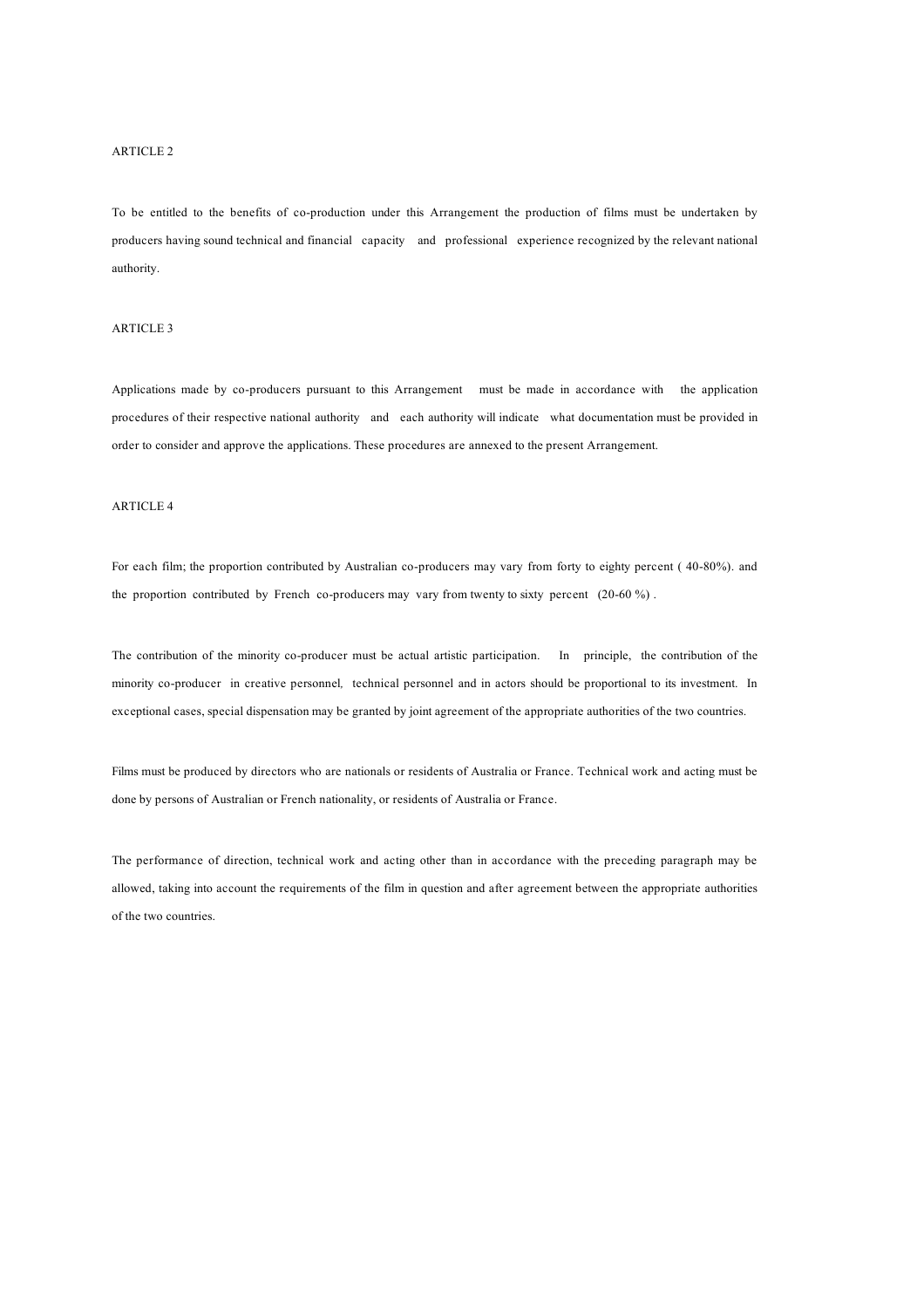#### ARTICLE 5

AFC and CNC may favourably consider the CD-production of films of international quality between Australia, France and countries with which one or other of these countries is linked by co-production agreement or arrangement.

Acceptance of these films as approved co-productions pursuant to this Arrangement will be made by joint agreement between AFC and CNC on a case-by-case basis having regard to their respective policies as to international co-productions and this Arrangement.

# ARTICLE 6

A general balance will be established in films made pursuant to this Arrangement in the use of creative and technical personnel and in the use of the financial and technical resources of each country (including use of studios and laboratories).

#### ARTICLE 7

Studio shooting, recording of the soundtrack and laboratory work will be carried out having regard to Article 6 and in the case of studio shooting, preferably in the country of the majority co-producer.

In all cases, each co-producer will jointly own the original picture and sound negatives irrespective of the country in which they are kept. The original negatives shall be kept for a period of three years in a laboratory acceptable to the two producers, and then will be lodged in the National Film Archive of the majority country.

Development of the negative will normally be carried out by a laboratory in the majority country as will the making of copies destined for distribution in that country. Copies destined for distribution in the minority country will be made by a laboratory in that country.

# ARTICLE 8

Subject to all relevant legislation and regulations each authority agrees to use its best endeavours to facilitate the entry into and stay in its territory of the technical and artistic personnel of the other party. In addition, each party agrees to use its best endeavours to facilitate the temporary importation of goods and equipment imported solely for the purpose of producing films within the framework of this Arrangement.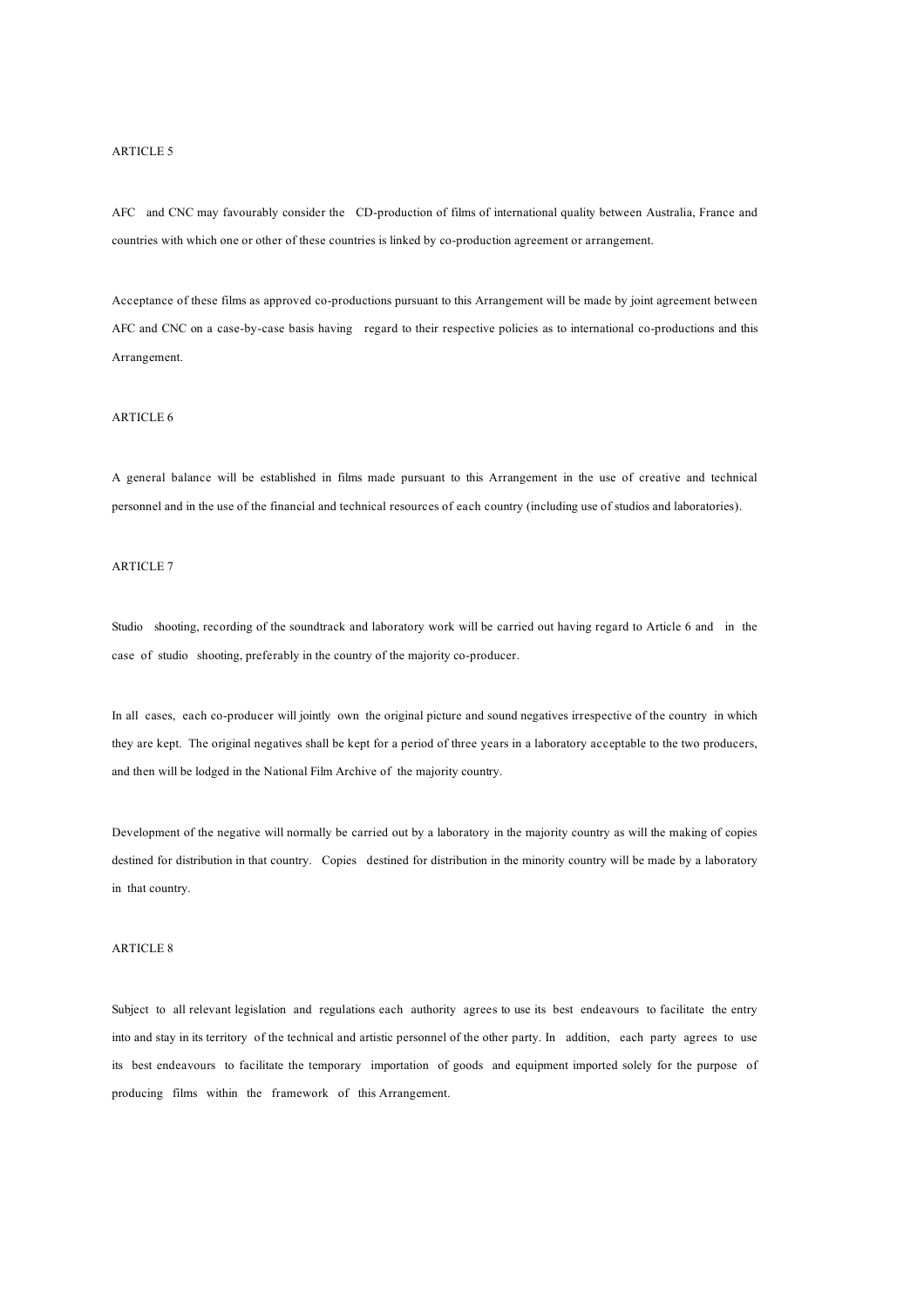#### ARTICLE 9

Agreements between co-producers as to the distribution of profits or other moneys relating to the co-produced film are subject to the approval of the appropriate authorities of the two countries. This distribution should generally be made proportional to the respective contributions of the co-producers.

All agreements relating to the production of films pursuant to this Arrangement shall provide that each of the Australian and French investors will be among the first legal owners of the copyright in the films.

# ARTICLE 10

Unless otherwise provided in the co-production contract, the international distribution of a co-produced film is to be arranged by the majority co-producer with the agreement of the minority co-producer.

For films where the co-producers contribute equally, international distribution is to be arranged, except as otherwise agreed between the parties; by the co-producer of the same nationality or residence as the director. In the case of export to countries having restrictions on the importation of films, co-production films will be attributed, where possible, to the co-production country which enjoys the most favourable treatment.

### ARTICLE 11

A film made pursuant to this Arrangement must identify that it is an "Australia-France co-production" or a "France—Australia co-production".

This fact must be stated in a single frame credit and in all substantial commercial advertising and promotional material and must continue for the duration of the film's screening.

### ARTICLE 12

Unless otherwise agreed by the co-producers, the films will be presented at international festivals by the country of the majority co-producer, or in the case of equal financial contributions, by the country of which the director is a national or resident.

### ARTICLE 13

AFC and CNC confirm that the importation*,* distribution and screening of French films in Australia; and of Australian films in France, is not subject to any restriction other than the relevant legislation and regulations in operation in each of those countries.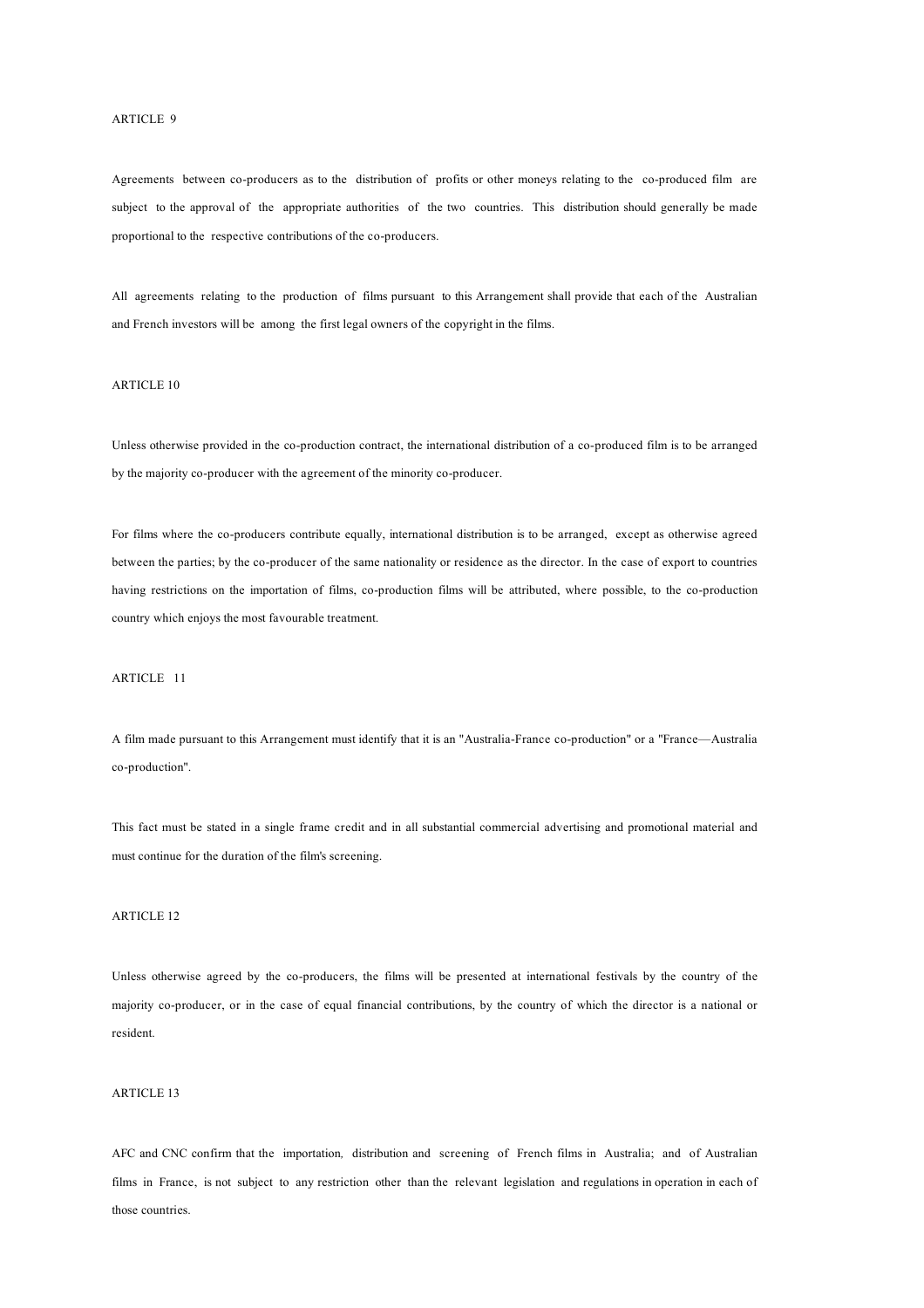In addition, AFC and CNC affirm their support for the exhibition in each country of films from the other country.

# ARTICLE 14

AFC and CNC will examine this Arrangement from time to-time, if necessary, in order to resolve difficulties relating to its implementation. They will study desirable modifications with a view **to** developing cooperation in film production in the common interest of the two countries.

They will convene a joint committee at the request of either party notably in the event of important changes to either party's national legislation governing the film industry or in the event that there are difficulties in implementing this arrangement.

In particular the parties will examine whether the desired balance has been achieved.

## ARTICLE 15

The present Arrangement comes into operation on the date on which it is signed. It will operate until 31 December, 1987 and is automatically renewable for successive periods of two years, except in the event of its cancellation by either party. Three months notice must be given prior to such cancellation.

Cancellation will not affect any projects previously approved pursuant to this Arrangement.

It is on this basis that the undersigned have signed this Arrangement on Thursday May 15, 1986 at Cannes, France.

SIGNED BY AND ON BEHALF OF THE AUSTRALIAN FILM

SIGNED BY AND ON BEHALF OF CENTRE NATIONAL DE LA CINEMATOGRAPPHIE